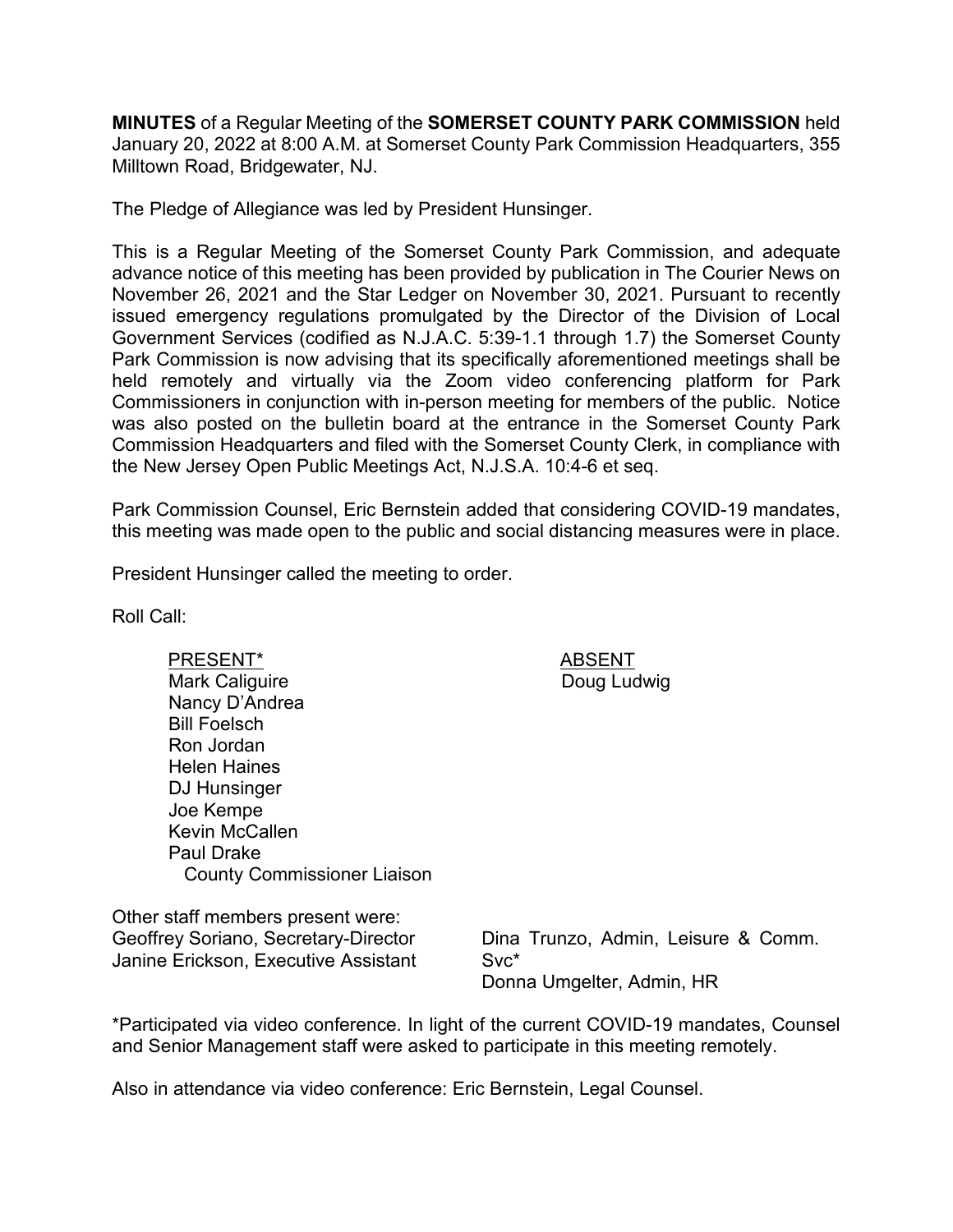# **OPEN MEETING FOR PUBLIC COMMENT**

There were no comments from the public.

# **SERVICE AWARDS**

The following employees earned service awards during the month of January:

Receiving Ten-Year Service Award:

~ David Daniel, Park Maintenance

Receiving Five-Year Service Award:

~ Mark Hamersky, Golf Maintenance

The presentation of Service Awards has been postponed due to virtual meetings.

# **APPROVAL OF THE MINUTES**

President Hunsinger called for the approval of the minutes of the regular meeting held on January 10, 2022. Moved by Commissioner McCallen; seconded by Commissioner D'Andrea. YEAS: Commissioners Caliguire, D'Andrea, Haines, Jordan, Kempe, McCallen, Vice President Foelsch, and President Hunsinger. NAYES: None. ABSENT: Commissioner Ludwig.

# **APPROVAL OF BILLS FOR PAYMENT**

The following resolutions were moved by Commissioner Caliguire; seconded by Commissioner D'Andrea. Commissioners Caliguire, D'Andrea, Haines, Jordan, Kempe, McCallen, Vice President Foelsch, and President Hunsinger. NAYES: None. ABSENT: Commissioner Ludwig.

# **Resolution R22-019 – Transfer of Emergency Temporary Appropriations**

Resolution adopts emergency Temporary Budget appropriations.

# **Resolution R22-020 – Payment of Claims**

Resolution authorizes payment of claims in the amount of \$914,824.11 comprised of Claims in the amount of \$210,129.81, Other Expenses in the amount of \$36,203.34, and Salaries and Wages in the amount of \$668,490.96 for the period of December 18, 2021 through January 14, 2022.

# **Resolution R22-021– Payment of Confirming Orders**

Resolution authorizes the payment of confirming orders totaling \$27,423.79.

### **Resolution R22-022 – Authorizing Additional Funding for Previously Awarded Contracts (Administration)**

Resolution authorizes additional funds for previously awarded contracts.

### **Resolution R22-023 – Authorizing Additional Funding for Previously Awarded Contracts (Park Operations)**

Resolution authorizes additional funds for previously awarded contracts.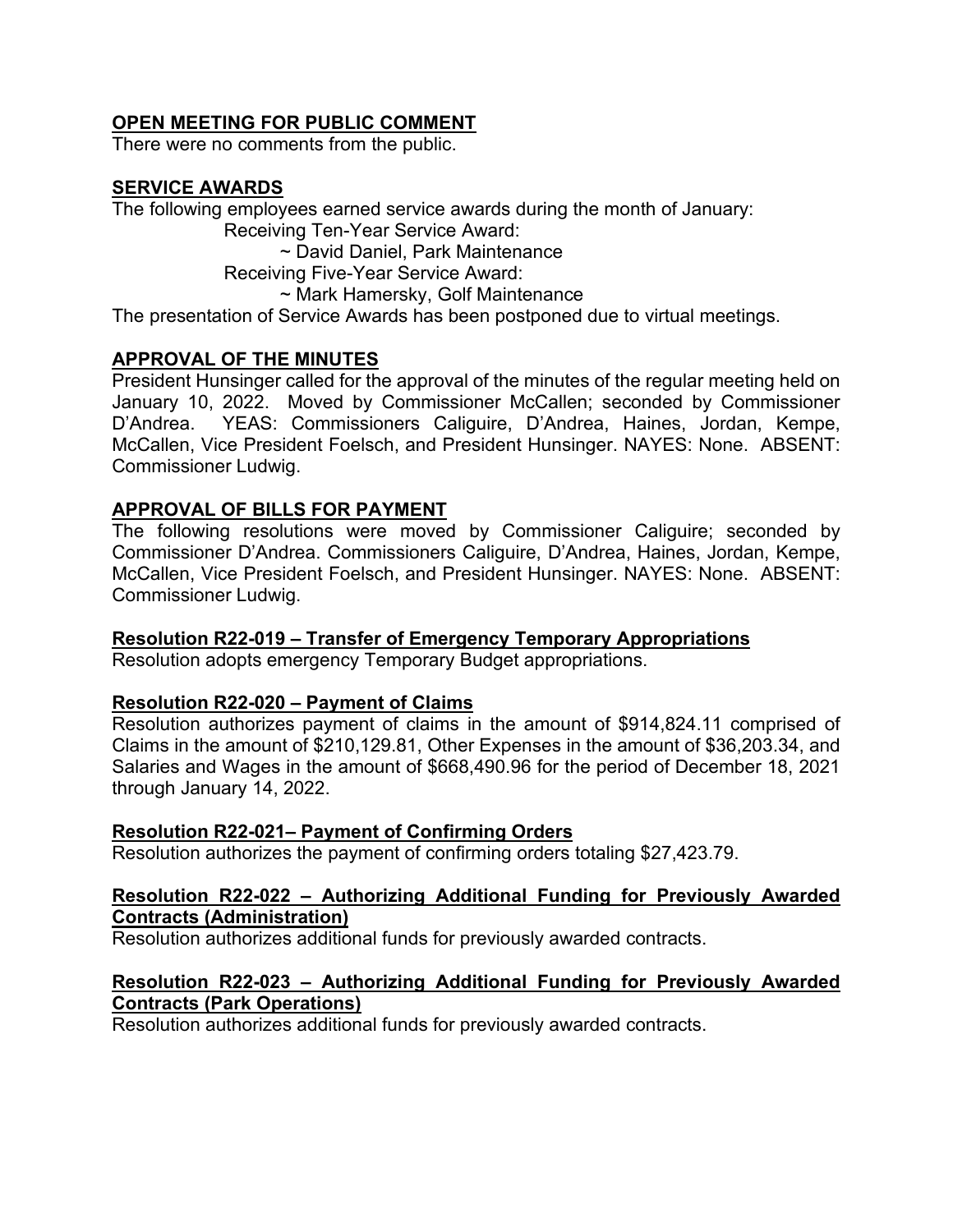### **Resolution R22-024 – Authorizing Additional Funding for Previously Awarded Contracts (Leisure Services)**

Resolution authorizes additional funds for previously awarded contracts.

### **Resolution R22-025 – Authorizing Additional Funding for Previously Awarded Contracts (Golf)**

Resolution authorizes additional funds for previously awarded contracts.

### **Resolution R22-026 – Amending and Cancelling Certification of Funds for Previously Awarded Contracts**

Resolution cancels and amends certification of funds for previously awarded contracts.

# **DIRECTOR'S REPORT**

Director Soriano submitted a report for the month of January 2022.

Director Soriano provided an overview to the Commission of the Park Commission's Community Based Deer Management permit process. Director Soriano presented the statistics reported by Bernards Township Community Based Deer Management as a means of support to the program. Vice President Foelsch suggested Director Soriano contact Dr. Jay Kelly at Raritan Valley Community College to perform an assessment in March/April of the deer population on park properties for future means of herd control. Vice President Foelsch asked to be included in any meetings concerning Deer Management.

# **COMMISSION CORRESPONDENCE**

There was no Commission correspondence.

# **CONSENT AGENDA**

### **RESOLUTIONS**

The following resolutions were moved by Commissioner Foeslch; seconded by Commissioner Jordan. YEAS: Commissioners Caliguire, D'Andrea, Haines, Jordan, Kempe, McCallen, Vice President Foelsch, and President Hunsinger. NAYES: None. ABSENT: Commissioner Ludwig.

### **Resolution R22-027 – Approving License Agreement with Rutgers University for the Study of Bees at Sourland Mountain Preserve**

Resolution approves an agreement with Rutgers University to perform a study of spring, forest-foraging bees at Sourland Mountain Preserve for the period of March 1, 2022 through June 30, 2022.

### **Resolution R22-028 – Awarding Contract for Purchase of Bernhard Express Dual 4250 Reel Grinder**

Resolution awards contract for purchase from Storr Tractor Company with cost not to exceed \$51,500.00.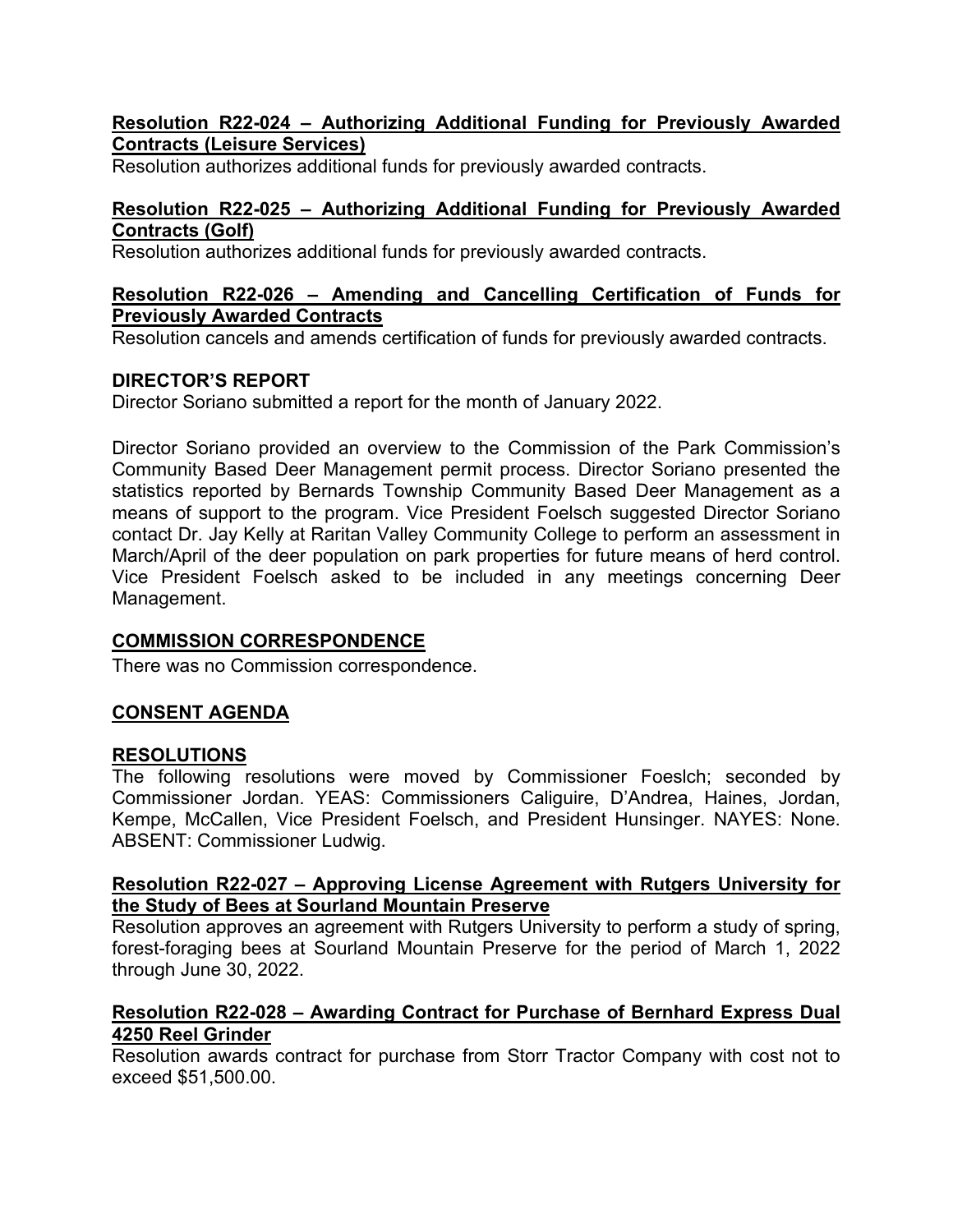#### **Resolution R22-029 – Authorizing use of Educational Services Commission of New Jersey for Purchase of Class 4-8 Trucks – Boss Tailgate Spreader**

Resolution authorizes purchase from Cliffside Body Corporation with cost not to exceed \$5,994.30.

### **Resolution R22-030 – Authorizing use of County Contact for Purchase of Golf Course and Park Maintenance Materials**

Resolution authorizes purchases from Andre & Son, Inc. Belle Mead Co-op,

Big Bucks Enterprises dba Messinas, Fisher & Son Company, Inc., Grass Roots Turf Products Inc., Landscape Materials Inc., Mitchell Products, Nutrien AG Solutions, Plant Food Company, Inc., Pocono Turf Supply, Primos Products, Inc., Seeton Turf Warehouse, LLC dba Noble Turf, SiteOne Landscape Supply, Storr Tractor Company, Tri State materials dba Green Pro Materials, and Tuckahoe Sand & Gravel Co. Inc.

#### **Resolution R22-031 – Authorizing Sale of Surplus Property**

Resolution authorizes sales of surplus property.

### **Resolution R22-032 – Adopting 2022-2023 Municipal Deer Hunting on County Parkland Policy**

Resolution adopts the 2022-2023 Municipal Deer Hunting Policy.

#### **Resolution R22-033 – Amending 2022 Cash Change Funds**

Resolution amends cash change fund resolution R21-289 to correctly state cash change fund for Colonial Park Putting Course/Paddleboats as \$200.00 and adds cash change fund for Colonial Park Tennis in the amount of \$100.00 with Dina Fornataro-Healey as custodian for 2022.

#### **Resolution R22-034 – Thank you and Appreciation to Dorothy Paluck**

Resolutions gives thanks and appreciation to Commissioner Dorothy Paluck for her more than 14 years of service to the Park Commission.

### **COMMITTEE REPORTS**

#### **FINANCE**

President Hunsinger, Chair of the Committee, submitted a report for the month of December 2021.

#### **HUMAN RESOURCES**

Commissioner Haines, Chair of the Committee, submitted a report for the month of December 2021.

#### **LEISURE SERVICES**

President Hunsinger, Chair of the Committee, submitted a report for the month of December 2021.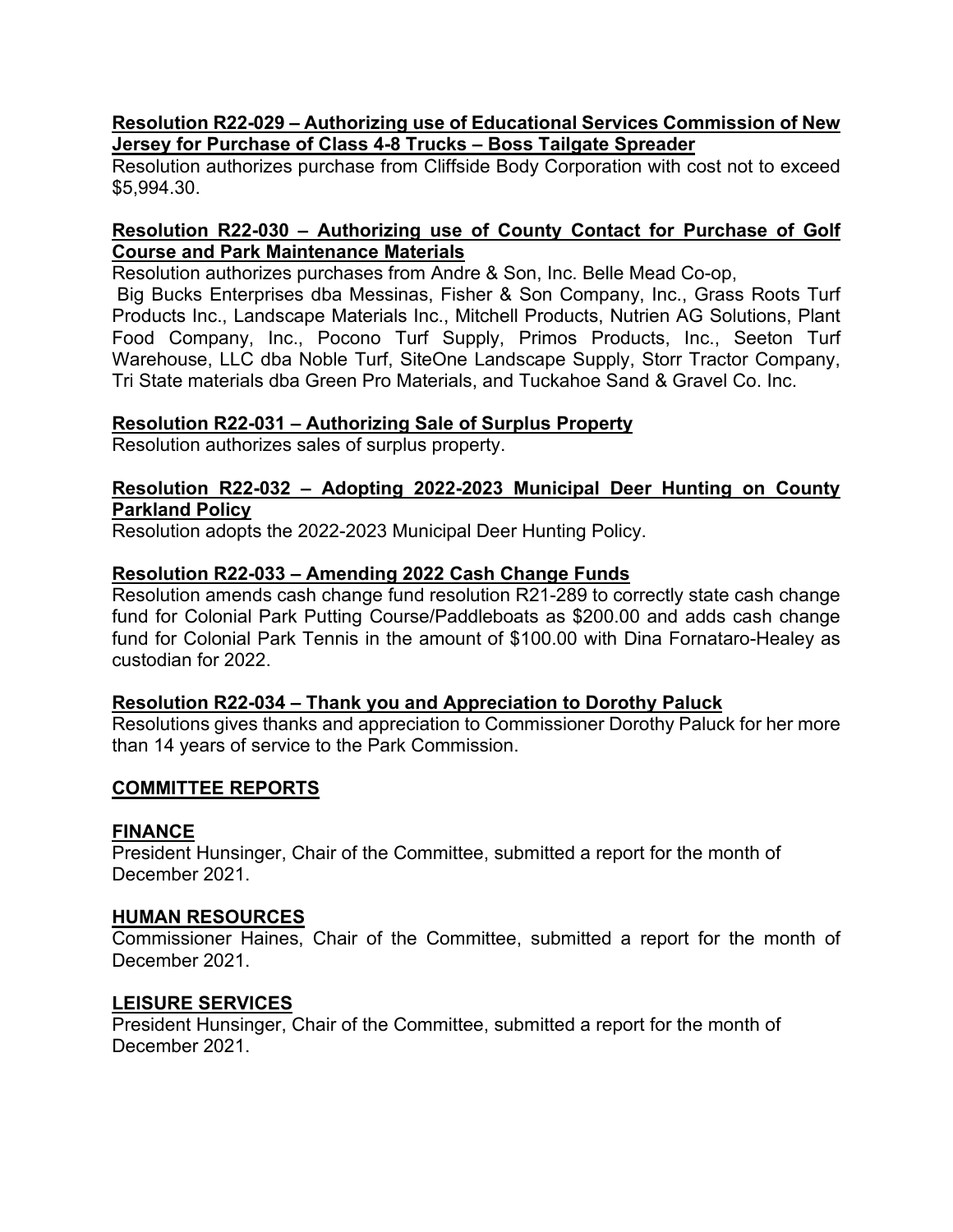Dina Trunzo, Administrator, Leisure and Community Services, was happy to report that the "Rebuild the Boardwalk" campaign for the EEC has exceeded its goal of raising \$10,000. To date \$16,000 has been raised in part thanks to a generous patron donation. Carrie Springer, Manager of Environmental Sciences is excited to be able to do additional projects with the extra funds. This year's Festival of Trees event at the EEC was a great success with more than 2,000 visitors to the month-long display. \$3,700 in donations was collected during the event. Renovations to the Therapeutic Recreation area resulting from damage by Hurricane Ida are underway and Dina anticipates completion in a month. Dina is working with a committee of staff to do a careful review and update of Park Commission Rules and Regulations. Upon completion, Dina will present to the appropriate Commission committee.

# **GOLF MANAGEMENT**

Commissioner McCallen, Chair of the Committee, submitted a report for the month of December 2021.

Director Soriano reported that an all-time record 238,000 rounds of golf were played at Park Commission golf courses in 2021. Director Soriano gave kudos to Darrell Marcinek, Director of Golf Maintenance and Ken Fivek, Manager of Golf Operations for the excellent management and maintenance of the golf courses.

### **INFORMATION MANAGEMENT**

Commissioner McCallen, Chair of the Committee, submitted a report for the month of December 2021.

### **VISITOR SERVICES**

Commissioner Haines, Chair of the Committee, submitted a report for the month of December 2021.

### **PROPERTY MANAGEMENT**

Commissioner Haines, Chair of the Committee, submitted a report for December 2021.

# **PLANNING AND LAND ACQUISITION**

Commissioner Haines, Chair of the Committee, submitted a report for December 2021.

# **CAPITAL FACILIITES – CONSTRUCTION and ENGINEERING**

Commissioner McCallen, Chair of the Committee, submitted a report for December 2021.

# **PARK MAINTENANCE & HORTICULTURE**

President Hunsinger, Chair of the Committee, submitted a report for December 2021.

# **AUDIT COMMITTEE**

There was no audit report.